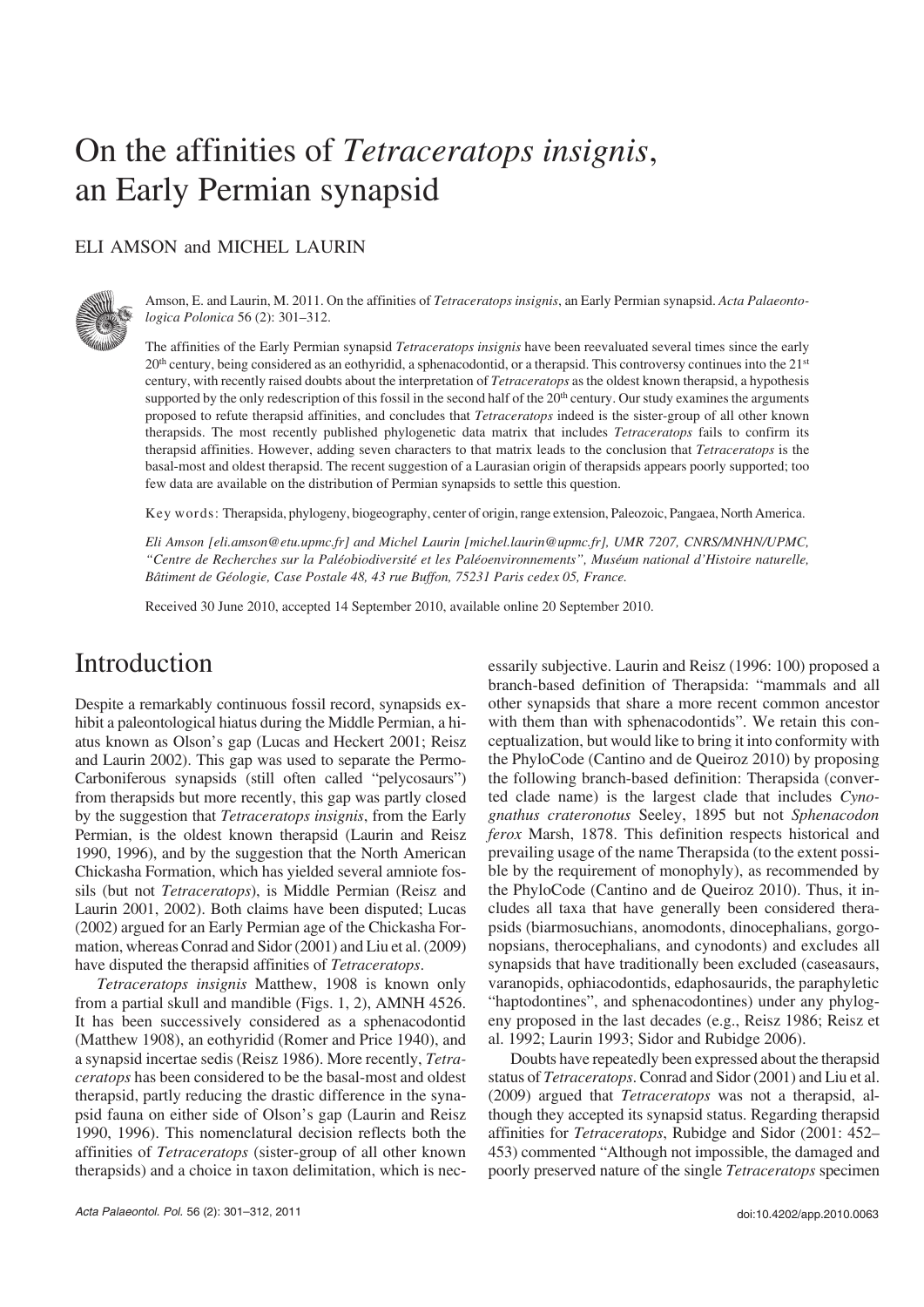

Fig. 1. Picture of the synapsid *Tetraceratops insignis* Matthew, 1908, AMNH 4526 (modified from Laurin and Reisz 1996), holotype (Clear Fork Group: Leonardian, Texas). Left lateral (**A**), palatal (**B**), and right lateral (**C**) views. Reproduced with permission from the Society of Vertebrate Paleontology.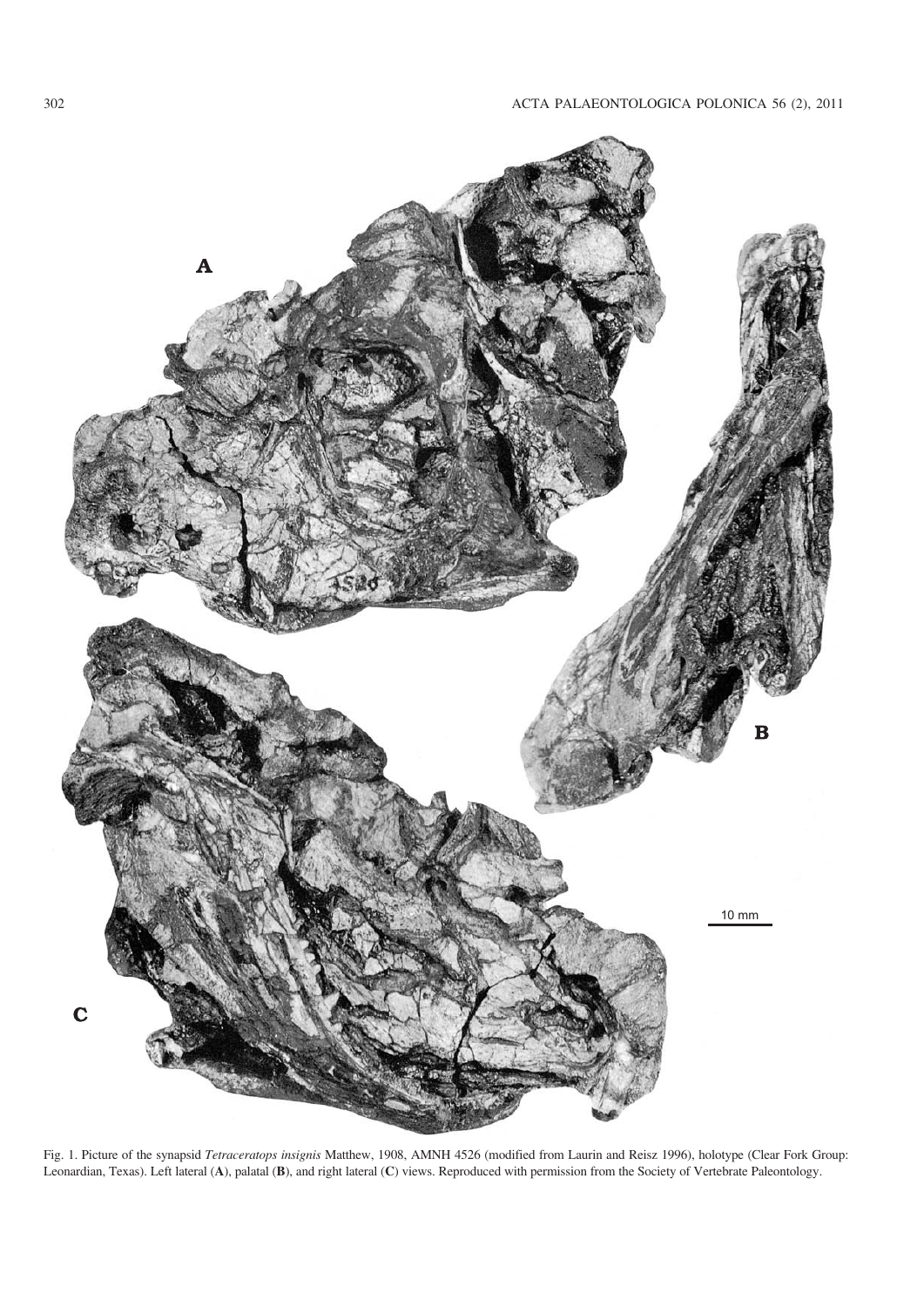

Fig. 2. Drawing of the synapsid *Tetraceratops insignis* Matthew, 1908, holotype (Clear Fork Group: Leonardian, Texas). AMNH 4526 (modified from Laurin and Reisz 1996). Left lateral (**A**), palatal (**B**), and right lateral (**C**) views. The black arrow indicates the suture between braincase and dermal skull. The quadrate is colored in green, epipterygoid in blue, upper postcanines in orange, upper margin of the temporal fenestra in purple, quadrate process of the pterygoid in yellow, and interpterygoid vacuity in brown.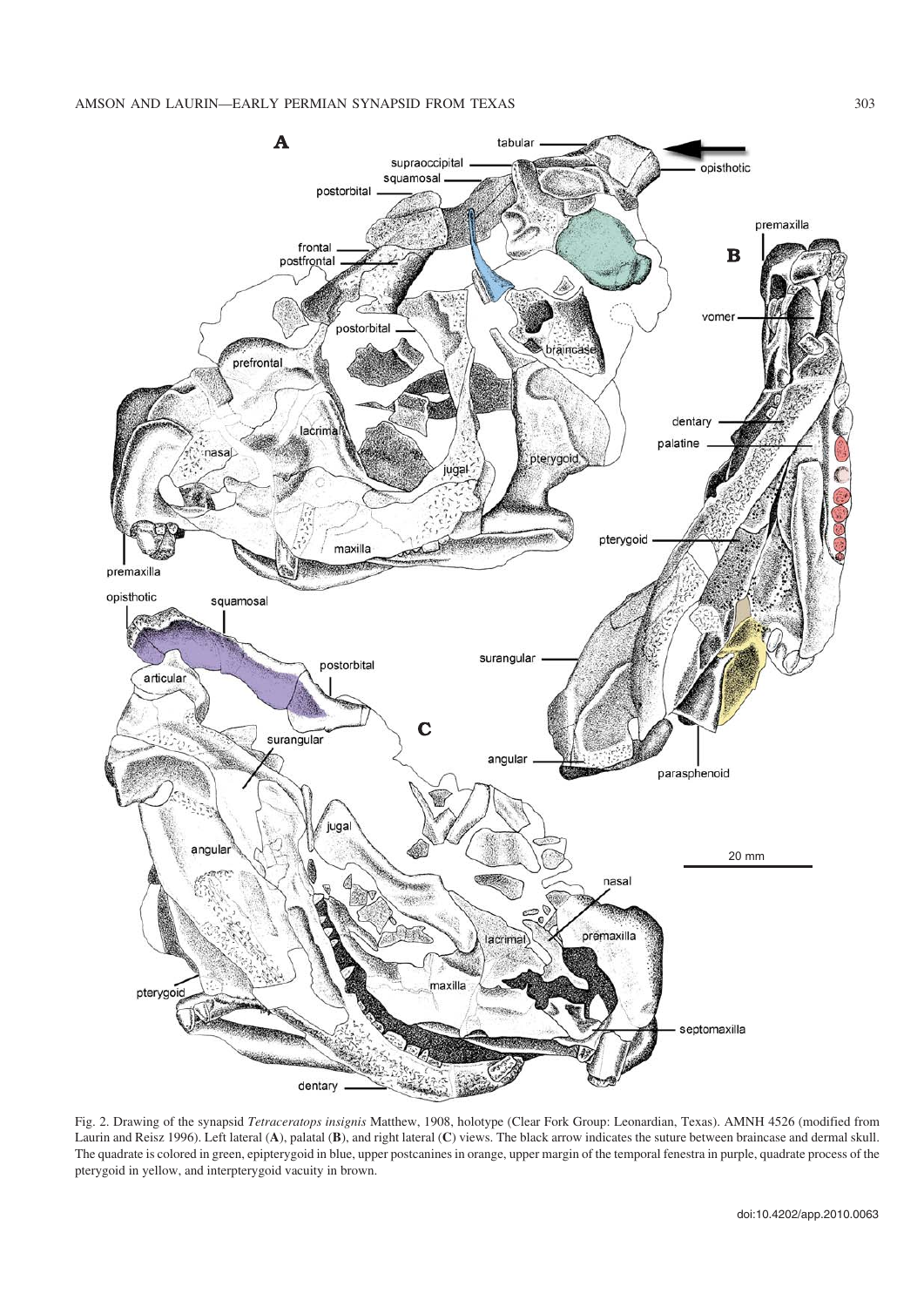makes a confident assessment of its phylogenetic placement difficult". Nothing can be done about the fragmentary nature of the specimen, and the presence of a single specimen coming from an intensively prospected area suggests that it may be allochtonous, which implies that finding more specimens of *Tetraceratops* will be extremely difficult. However, the state− ment by Rubidge and Sidor (2001) suggests that a more de− tailed presentation of the characters used to assess the affini− ties of *Tetraceratops* would be useful. The fragmentary nature of the specimen is presumably not the only reason for the fre− quent skepticism about the affinities of *Tetraceratops*, as the even more fragmentary *Raranimus* was recently erected as the basalmost therapsid (Liu et al. 2009). Another factor may be the great geological age of *Tetraceratops* (Clear Fork Group, Leonardian, equivalent to Artinskian; see Wardlaw et al. 2004), which makes it by far the oldest potential therapsid, and the only one in the Early Permian. In the present study, the re− lationships of *Tetraceratops* are reevaluated using additional characters that were not taken into consideration in the last study of its affinities (Liu et al. 2009). We also examine the al− ternative anatomical interpretations of the temporal region of *Tetraceratops* proposed by Conrad and Sidor (2001), and their potential phylogenetic significance. An examination of poten− tial synapomorphies with sphenacodontines is also performed.

*Institutional abbreviation*.—AMNH, American Museum of Natural History, New York, USA.

## Material and methods

In order to gain new insights on the affinities of *Tetra− ceratops*, seven characters were added to the matrix of Liu et al. (2009) that includes 23 taxa (Appendix 1). These charac− ters supported therapsid affinities of *Tetraceratops*, accord− ing to Laurin and Reisz (1996); therefore, any assessment of the affinities of that genus should consider them. The coding of characters 8, 12 and 69 in Liu et al. (2009) was also modi− fied (Tables 1, 2). The last character, an enlarged dentary tooth (number 78 in Tables 1, 2), has been added to verify the thesis of the exclusion of *Tetraceratops* from therapsids ad− vocated by Conrad and Sidor (2001). All scorings were per− formed on the basis of the descriptive literature (Appendix 1), in contrast with previous studies from our lab, in which specimens of at least a few taxa were checked (e.g., Marja− novic and Laurin 2008: 176–177) because the Parisian col− lections do not include specimens of relevant taxa, and be− cause the most relevant of these, *Tetraceratops*, is far away in New York. This is not problematic for this study because the scoring of most taxa and most characters of our matrix can be readily determined from the literature, and because the second author has detailed personal knowledge of the most relevant taxon, *Tetraceratops*, that he had prepared, drawn, reconstructed, and described in earlier studies (Laurin and Reisz 1990, 1996). He has similar detailed knowledge of the outgroup *Haptodus garnettensis* Currie,

1977 (Laurin 1993) and of one of the Late Permian thera− psids, *Lycaenops* (Laurin 1998). Furthermore, the present study focuses on a more detailed presentation of the charac− ters, first given by Laurin and Reisz (1990, 1996), that sug− gest therapsid affinities of *Tetraceratops*; it does not rely on new data on *Tetraceratops*. Two phylogenetic analyses were [then performed \(see Supplementary Online Material at http://](http://app.pan.pl/SOM/app56-Amson_Laurin_SOM.pdf) app.pan.pl/SOM/app56−Amson\_Laurin\_SOM.pdf) using the matrix of 78 characters and PAUP 4.0b10 (Swofford 2001). The first reflects our anatomical interpretations (justified be− low) and ordering scheme; the second discards data on *Tetra− ceratops* that is based on anatomical interpretations that have been criticized in the abstract of Conrad and Sidor (2001), and treats one of our characters as unordered. Both parsi− mony searches were performed using the branch−and−bound algorithm and a bootstrap analysis (1000 replicates) using a heuristic search (each with 10 random addition sequences). The cladogram was rooted considering *Haptodus garnet− tensis* as the outgroup. That taxon is named using its binomen because the genus *Haptodus*, as recognized in some previous studies, is probably paraphyletic (Laurin 1993).

The following characters were added or modified:

Character 8: Maxilla: bordered dorsally by lacrimal and septomaxilla (0), reaches nasal dorsally (1) or reaches nasal and prefrontal dorsally (2) (ordered).

The ancestral state of this character, namely a maxilla bordered dorsally by lacrimal and septomaxilla, is found in *Haptodus garnettensis* and *Tetraceratops*, whereas all other taxa included in the matrix show an unknown or derived state of the character (but state 0 is present in more distant rela− tives, such as edaphosaurids and ophiacodontids, showing that it is the primitive condition). Consequently, this is the only character not supporting inclusion of *Tetraceratops* in Therapsida. Liu et al. (2009) recognized only two states for this character; the present coding recognizes one more rele− vant state that can potentially exclude *Tetraceratops* from the smallest clade that includes all other therapsids.

Character 12: Adductor musculature originated on lateral surface of postorbital absent (0), present (1), originated on both postorbital and postfrontal (2).

Liu et al. (2009) had coded this character as unknown in *Tetraceratops*, but the specimen clearly displays a concave surface for musculature on the postorbital (Figs. 1, 2B). This appears as a short, vaguely triangular gently concave surface on the posterior half of the postorbital. The lateral surface of the postfrontal is not preserved. Therefore, we have rescored *Tetraceratops* as 1/2 (partial uncertainty).

Character 69: Number of upper postcanines: 12 or more (0) or less than 12 (1) (colored in orange in Figs. 2–4). A re− duction in number of the upper postcanines (to fewer than 12 postcanines) is a common feature of therapsids. For instance, in gorgonopsids, the number of upper postcanines generally does not exceed seven (Fig. 3D; Sigogneau 1970). Six post− canine teeth and an empty alveolus are visible (Figs. 1, 2). Moreover, the small size of the last upper postcanine and the length of the lower tooth row led Laurin and Reisz (1996) to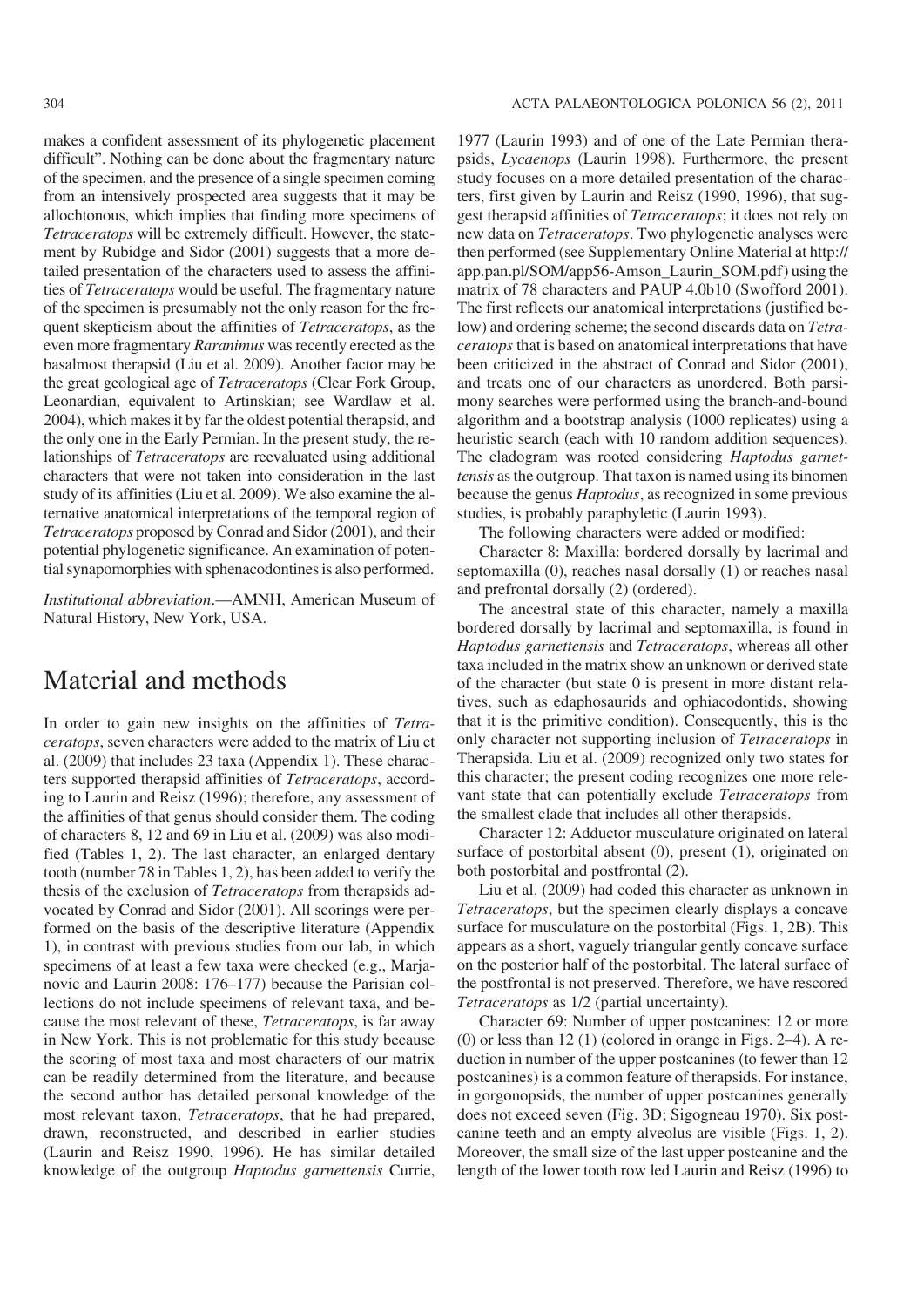#### AMSON AND LAURIN—EARLY PERMIAN SYNAPSID FROM TEXAS 305

| Taxon / Character | $8\,$          | 12                 | 69                 | 72                       | 73               | 74                       | 75                       | 76                       | 77             | 78                       |
|-------------------|----------------|--------------------|--------------------|--------------------------|------------------|--------------------------|--------------------------|--------------------------|----------------|--------------------------|
| Haptodus          | $\overline{0}$ | $\overline{0}$     | $\Omega$           | $\overline{0}$           | $\boldsymbol{0}$ | $\overline{0}$           | $\overline{0}$           | $\theta$                 | $\overline{0}$ | $\overline{0}$           |
| Dimetrodon        |                | $\overline{0}$     | 0&1                | $\overline{0}$           | $\boldsymbol{0}$ | $\overline{0}$           | $\theta$                 | $\overline{0}$           | $\overline{0}$ | $\overline{0}$           |
| Tetraceratops     | $\overline{0}$ | 1/2                |                    |                          | 1                | 1                        | 1                        | 1                        | 1              | $\overline{0}$           |
| Raranimus         | $\overline{2}$ | $\overline{\cdot}$ | $\overline{?}$     | $\overline{\cdot}$       | $\overline{?}$   | $\overline{\mathcal{L}}$ | $\overline{?}$           | $\overline{?}$           | $\gamma$       | $\overline{\mathcal{L}}$ |
| Biarmosuchus      | $\overline{2}$ |                    |                    | $\overline{2}$           | 1                | $\overline{2}$           | 1                        | $\overline{?}$           | 1              | $\overline{0}$           |
| Hipposaurus       | $\overline{2}$ | $\overline{0}$     |                    | $\overline{2}$           | $\overline{?}$   | $\overline{2}$           | 1                        | $\overline{?}$           | 1              | $\overline{0}$           |
| Herpetoskylax     | $\overline{2}$ | $\overline{0}$     |                    | $\overline{2}$           | $\overline{?}$   | $\overline{\mathcal{L}}$ | $\overline{?}$           | $\overline{?}$           | 1              | $\overline{0}$           |
| Lycaenodon        | $\overline{2}$ | $\overline{0}$     |                    | $\overline{\mathcal{L}}$ | $\boldsymbol{?}$ | $\overline{\mathcal{L}}$ | $\overline{?}$           | $\overline{\mathcal{L}}$ | $\gamma$       | $\boldsymbol{0}$         |
| Lemurosaurus      | $\mathbf{2}$   | $\overline{0}$     |                    | $\overline{c}$           | $\overline{?}$   | 1                        | $\overline{\cdot}$       | $\overline{?}$           | $\mathbf{1}$   | $\mathbf{1}$             |
| Proburnetia       | $\overline{?}$ | $\overline{0}$     |                    | $\mathfrak{2}$           | $\overline{?}$   | $\sqrt{2}$               | $\overline{?}$           | $\overline{?}$           | $\mathbf{1}$   | $\overline{?}$           |
| <b>Burnetia</b>   | $\overline{?}$ | $\overline{0}$     | $\overline{\cdot}$ | $\mathfrak{2}$           | 1                | $\mathfrak{2}$           | $\overline{?}$           | $\overline{?}$           | $\mathbf{1}$   | $\overline{?}$           |
| Syodon            | $\overline{2}$ | $\overline{2}$     |                    | $\overline{c}$           | 1                | $\mathfrak{2}$           | 1                        | $\overline{?}$           | $\gamma$       | $\overline{0}$           |
| Titanophoneus     | $\overline{2}$ | $\overline{2}$     |                    | $\mathfrak{2}$           | 1                | $\mathbf{2}$             | 1                        | $\overline{?}$           | 1              | $\overline{0}$           |
| Stenocybus        | $\overline{2}$ | $\overline{2}$     |                    | $\gamma$                 | $\gamma$         | $\overline{\mathcal{L}}$ | $\gamma$                 | $\gamma$                 | $\gamma$       | $\overline{0}$           |
| Styracocephalus   | $\mathbf{2}$   |                    |                    | $\overline{2}$           | $\overline{?}$   | $\mathbf{1}$             | $\overline{?}$           | $\overline{?}$           | $\mathbf{1}$   | $\overline{0}$           |
| Jonkeria          | $\overline{2}$ |                    | $\overline{0}$     |                          | 1                | 1                        | $\overline{\mathcal{L}}$ | 1                        | 1              | $\overline{0}$           |
| Estemmenosuchus   | $\overline{?}$ | $\overline{?}$     | $\overline{0}$     | $\overline{2}$           | 0&1              | 1                        | $\overline{\cdot}$       | $\gamma$                 | $\gamma$       | $\overline{0}$           |
| <b>Biseridens</b> | $\overline{2}$ |                    |                    | $\overline{\mathcal{L}}$ | 1                | $\overline{\mathcal{L}}$ | $\overline{?}$           | $\overline{?}$           | 1              | $\overline{0}$           |
| Patranomodon      | $\overline{2}$ |                    | $\overline{?}$     | $\mathfrak{2}$           | $\theta$         | 1                        | 1                        | $\gamma$                 | 1              | $\gamma$                 |
| Suminia           | $\mathbf{2}$   |                    |                    | 1                        | 1                | 1                        | 1                        | $\theta$                 | 1              | $\boldsymbol{0}$         |
| Gorgonops         | $\overline{2}$ |                    |                    | $\overline{2}$           | 1                | 1 & 2                    | 1                        | 1                        | 1              | $\gamma$                 |
| Lycaenops         | $\overline{2}$ |                    |                    | $\overline{2}$           | 1                | 1&2                      | 1                        | $\mathbf{1}$             | 1              | 1                        |
| Cyonosaurus       | $\mathbf{2}$   |                    |                    | $\overline{c}$           | $\mathbf{1}$     | 1&2                      | $\overline{?}$           | $\overline{?}$           | $\mathbf{1}$   | $\overline{?}$           |

| Table 1. Matrix displaying the modified characters (in grey) from Liu et al. (2009) and seven added characters. |  |  |  |  |  |  |  |  |
|-----------------------------------------------------------------------------------------------------------------|--|--|--|--|--|--|--|--|
|-----------------------------------------------------------------------------------------------------------------|--|--|--|--|--|--|--|--|

Table 2. Description of states of characters coded in Table 1; characters in grey were modified from Liu et al. (2009).

| Character<br>number | Character description                                                                                                                                                                                                                                                                            |
|---------------------|--------------------------------------------------------------------------------------------------------------------------------------------------------------------------------------------------------------------------------------------------------------------------------------------------|
| 8                   | Maxilla : bordered dorsally by lacrimal and septomaxilla (0), reaches nasal dorsally (1) or reaches nasal and prefrontal dorsally (2)<br>(ordered).                                                                                                                                              |
| 12                  | Adductor musculature originates on lateral surface of postorbital absent (0), present (1), originates on both postorbital and<br>postfrontal (2).                                                                                                                                                |
| 69                  | Number of upper postcanines: 12 or more $(0)$ or less than twelve $(1)$ .                                                                                                                                                                                                                        |
| 72                  | Pterygoid at level of posterior edge of transverse flange: far from sagittal plane, leaving the interpterygoid vacuity posteriorly<br>opened (0), interpterygoid vacuity closed or constricted posteriorly by median flange (1), or quadrate processes of pterygoid medi-<br>ally appressed (2). |
| 73                  | Upper margin of temporal fenestra: narrow $(0)$ or broad $(1)$ .                                                                                                                                                                                                                                 |
| 74                  | Interptery goid vacuity: long $(0)$ or short $(1)$ .                                                                                                                                                                                                                                             |
| 75                  | Quadrate height: greater $(0)$ or lower $(1)$ than half of skull height.                                                                                                                                                                                                                         |
| 76                  | Epipterygoid ventral plate: large, part of basicranium (0) or small, excluded from basicranium (1).                                                                                                                                                                                              |
| 77                  | Braincase: loosely (0) or firmly (1) sutured to the dermal skull.                                                                                                                                                                                                                                |
| 78                  | Anterior dentary teeth: include a distinctly enlarged tooth (0) or all of subequal size (1).                                                                                                                                                                                                     |

infer a maximum of ten postcanines on the maxilla. This character was already present in the coding of Liu et al. (2009) in which *Tetraceratops* was scored as unknown, which seems suboptimal.

Character 72: Pterygoid at the level of the posterior edge of the transverse flange: far from the sagittal plane, thus leaving interpterygoid vacuity posteriorly open (0), close to sagittal plane, posteriorly constricting the interpterygoid vacuity by a medial flange (1), or the quadrate processes are medially appressed (2) (ordered in the main analysis only, colored in yellow in Figs. 2, 3).

*Tetraceratops* and some therapsids such as *Suminia* (Rybczynski 2000: fig. 2) and *Jonkeria* (Boonstra 1936) dis− play a medial flange of the pterygoid at the level of the poste− rior edge of its transverse flange. This results in a posteriorly closed or constricted interpterygoid vacuity. A more derived morphology (farther from the ancestral morphotype of synapsids), a medially appressed quadrate process that closes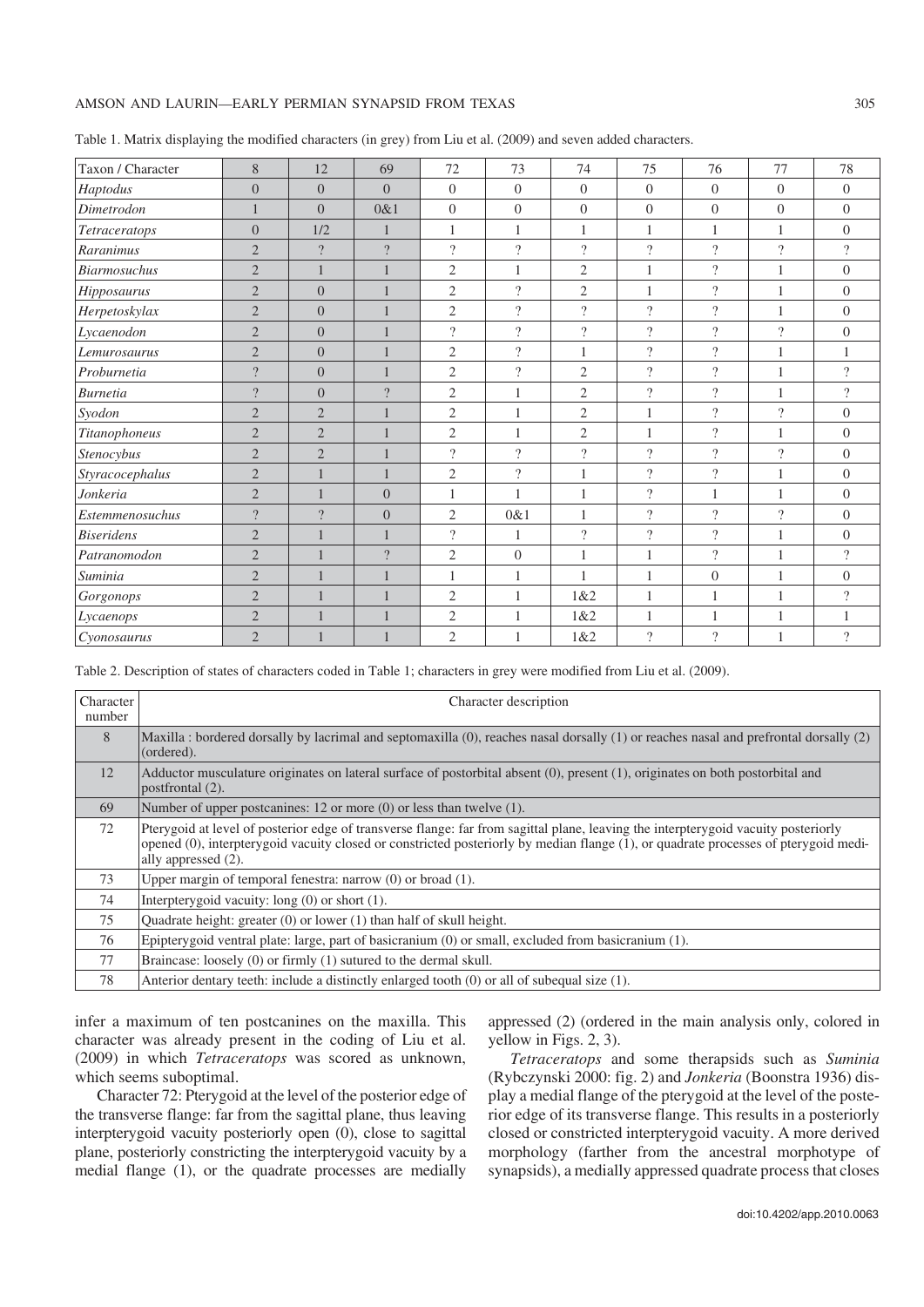

Fig. 3. Reconstructions in palatal view of synapsid skulls. **A**. *Dimetrodon limbatus* Cope, 1877 (modified from Romer and Price 1940). **B**. *Tetraceratops insignis* Matthew, 1908 (modified from Laurin and Reisz 1996). **C**. *Biarmosuchus tener* Tchudinov, 1960 (modified from Ivakhnenko 1999). **D**. *Gorgonops torvus* Owen, 1876 (modified from Sigogneau 1970). The quadrate is colored in green, upper postcanines in orange, quadrate process of the pterygoid in yellow, and interpterygoid vacuity in brown (see arrow in D).

the interpterygoid vacuity posteriorly and makes up a sagittal septum linking the palate and to the braincase, prevails in most therapsids, such as *Gorgonops torvus* Owen, 1876 (Fig. 3D; Sigogneau 1970) or *Biarmosuchus tener* Tchudinov, 1960 (Fig. 3C; Ivakhnenko 1999). In this character, *Jonkeria* seems somewhat intermediate between *Tetraceratops* and *Suminia*, on one hand, and most other therapsids, on the other. In *Suminia*, the flanges do not quite reach the sagittal plane, thus leaving a narrow posterior opening at the poste− rior edge of the interpterygoid vacuity. In *Tetraceratops*, the flange seems to completely close the vacuity posteriorly (Fig. 3B), although it is possible that this condition results from the medial displacement of the bones; thus, both taxa may resemble each other more closely in this respect than suggested by the previously published cranial reconstruc− tions. In *Jonkeria*, the medial flange has a long sagittal con− tact that may represent the morphological precursor of state 2, in which the body of the quadrate ramus itself is in the sagittal plane. This apparent morphocline justifies our tenta− tive ordering of this character in the main analysis. No therapsid retains state 0.

Character 73: Upper margin of the temporal fenestra: nar− row (0) or broad (1) (colored in purple in Fig. 4).

A broad upper margin of the temporal fenestra is visible

in *Tetraceratops*(Fig. 4C), as in half of the studied therapsids (mostly coded as unknown for the others). In *Tetraceratops,* this broad, concave surface that presumably accommodated the origin of part of the jaw adductor musculature covers the whole preserved lateral surface of the squamosal, with a short, vaguely triangular extension covering the posterior half of the postorbital (Fig. 2B). Among other therapsids, *Syodon efremovi* Orlov, 1940 (Fig. 4D; Orlov 1958) clearly shows a similarly broad upper margin. This synapomorphy may represent a larger surface for the origin of the mandibu− lar muscles and hence, a more developed musculature. On the contrary, *Haptodus garnettensis* (Fig. 4A) and *Dimetro− don* show a narrow upper margin of the temporal fenestra.

Character 74: Interpterygoid vacuity: long, extending well anterior of transverse flange of pterygoid (0), short, barely ex− tending beyond transverse flange of pterygoid (1), or closed (2) (colored in brown in Figs. 2, 3).

A short or closed interpterygoid vacuity is displayed by *Tetraceratops* (Figs. 2C, 3B) and all therapsids studied here (see arrow in Fig. 3D). For instance, *Patranomodon nyaphuli* Rubidge and Hopson, 1990 shows a short interpterygoid va− cuity (Rubidge and Hopson 1996), and *Biarmosuchus tener* Tchudinov, 1960 (Fig. 3C; Ivakhnenko 1999) displays a closed vacuity (state 2). On the other hand, *Haptodus* and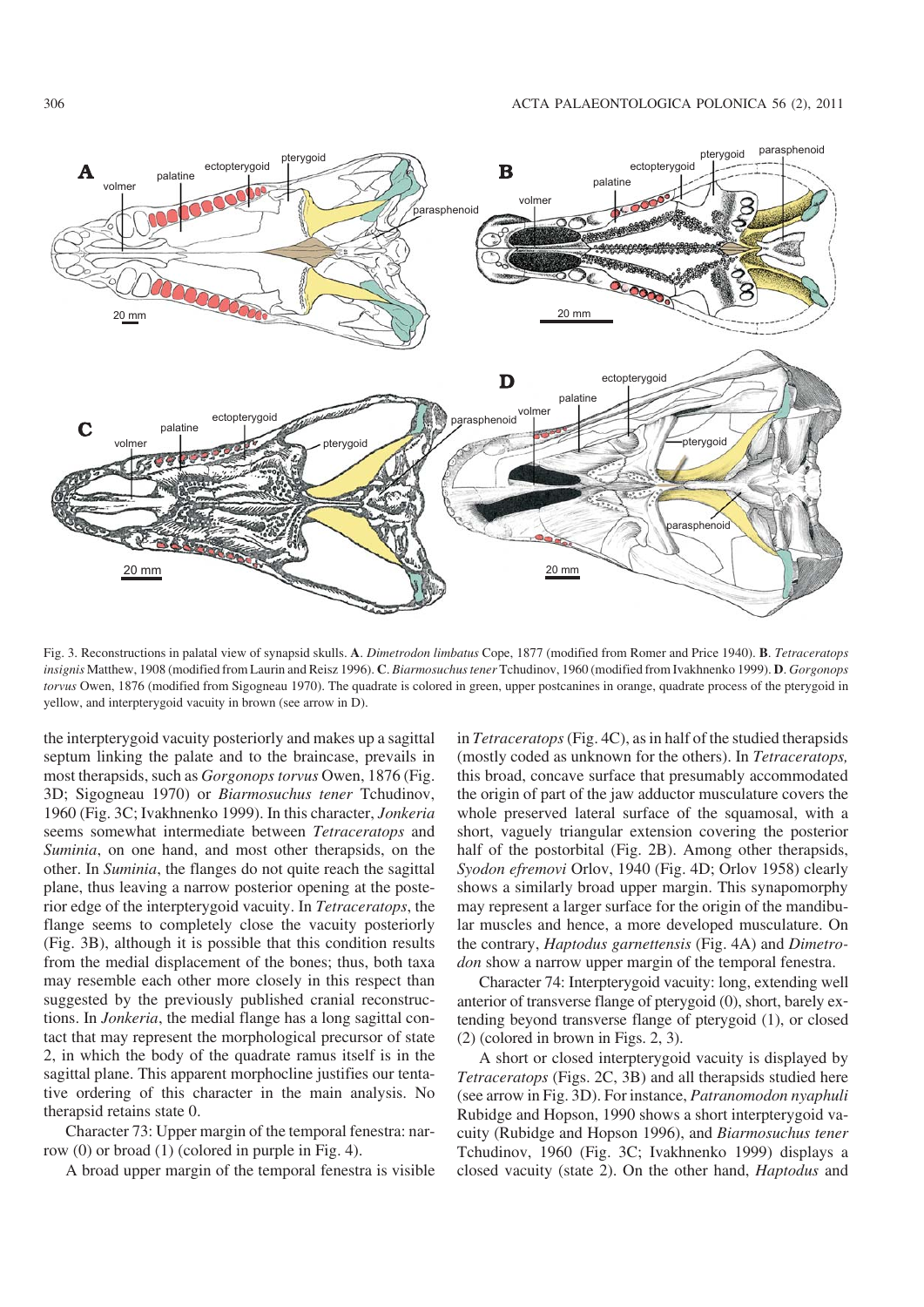

Fig. 4. Reconstructions (**A**–**D**) or specimen drawings (**E**) in lateral view of synapsid skulls. **A**. *Haptodus garnettensis* Currie, 1977 (modified from Laurin 1993). **B**. *Dimetrodon limbatus* Cope, 1877, sagittal section (modified from Romer and Price 1940). **C**. *Tetraceratops insignis* Matthew, 1908 (modified from Laurin and Reisz 1996). **D**. *Syodon efremovi* Orlov, 1940 (modified from Orlov 1958). **E**. *Lycaenops angusticeps*(Broom, 1913) UCMP 42701 (modified from Laurin 1998). The quadrate is colored in green, epipterygoid in blue, upper postcanines in orange, and upper margin of the temporal fenestra in purple.

*Dimetrodon* (Fig. 3A) have a long one that extends anteriorly to the level of the ectopterygoid. This character is not tightly linked with character 72 because it refers to the anterior ex− tent of the vacuity, rather than to its posterior extent.

Character 75: Quadrate height: greater (0) or less (1) than half of the skull height (colored in green in Figs. 2–4).

A quadrate having its height inferior to half of the skull's height is shared by *Tetraceratops* (Figs. 2A, 4C) and thera− psids for which an adequate view is available (Fig. 4D, E). Both *Dimetrodon* (Fig. 4B) and *Haptodus* have a tall quadrate.

Character 76: Epipterygoid ventral plate: large, part of the basicranium (0) or small (1) (colored in blue in Figs. 2, 4).

A small epipterygoid ventral plate can be observed in *Tetraceratops* (Figs. 2A, 4C) and the other therapsids when an adequate view is available, as in *Lycaenops angusticeps* (Broom, 1913) (Fig. 4E). The largest ventral plate in the therapsids sampled here is found in *Suminia* (Rybczynski 2000), but despite its distinct expansion, it is substantially smaller than in Permo−Carboniferous synapsids such as *Hap− todus* and *Dimetrodon* (Fig. 4A, B), in which the epiptery− goid contributes to the mobile basicranial articulation. This character should not be confused with the expansion of the epipterygoid that occurs (mostly in its dorsal part, the colu− mella) in eutheriodonts (Hopson and Barghusen 1986) and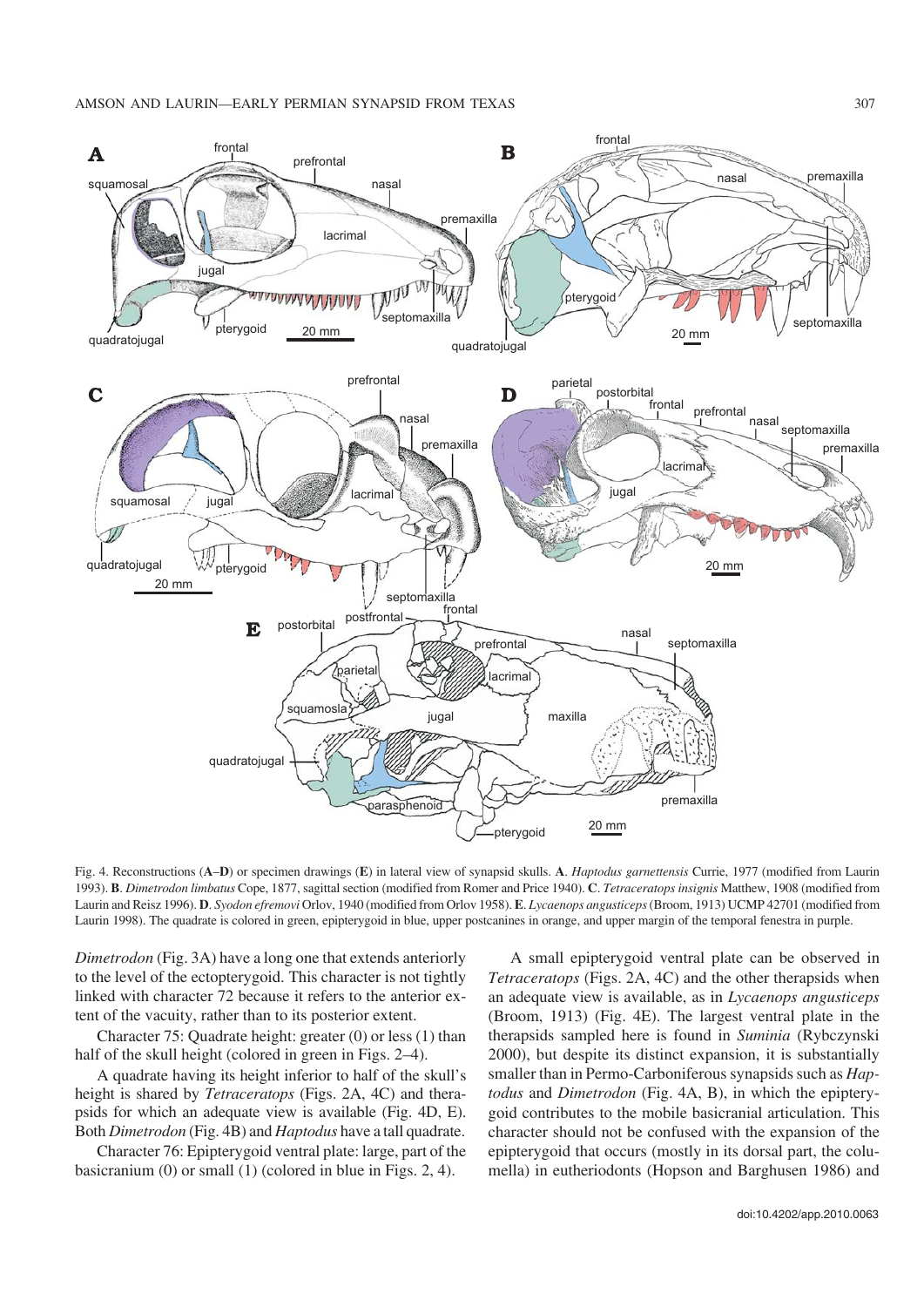that is especially obvious in cynodonts. This marks the trans− formation of the epipterygoid into the alisphenoid.

Character 77: Braincase: loosely (0) or firmly (1) sutured to the dermal skull.

The opisthotic and tabular are still sutured to each other in the *Tetraceratops* specimen, despite the fact that the skull is crushed and some fragments are displaced from their original positions. This suture extends the whole length of the slender paroccipital process, and is visible both in anterior and poste− rior views (Fig. 2A, C). The tabular is also sutured dorsal to the paroccipital process, as shown by a posteromedial view of the large braincase fragment that preserves both bones (Fig. 2A). The identity of both elements is supported by their position on the occiput, by the characteristic three−dimensional shape of the opisthotic (with a long, cylindrical paroccipital process and a complex portion articulating with other braincase ele− ments, anterodorsal to the base of the process), and by the flat, broad shape of the tabular. Thus, the braincase of *Tetra− ceratops* may be considered as firmly sutured to the dermal skull, an apomorphy shared by all therapsids. In all these taxa, there is a strong, three−dimensional sutural contact that firmly binds the braincase to the dermal skull, resulting in very infre− quent disarticulation of the braincase, even in species of small body size, such as *Suminia getmanovi* Ivachnenko, 1994 (Rybczynski 2000: fig. 6), at a skull length of barely 5 cm. The plesiomorphic state for synapsids was already described in *Haptodus* by Laurin (1993); the braincase was loosely attached to the dermal skull at the distal surface of the par− occipital process of the opisthotic, indirectly through the sta− pes and quadrate, and through the supraoccipital, which artic− ulated against the skull roof. All these contacts are rather loose, even in fairly mature individuals, and may even have in− volved soft tissue and intervening cartilage. Thus, braincases of Permo−Carboniferous synapsids are often found dislocated from the rest of the skull. This has been shown by Reisz et al. (1992: fig. 5) for *Secodontosaurus* and by Laurin (1993: fig. 6) for *Haptodus garnettensis*. Only in the largest specimens of species reaching a much larger body size than *Tetraceratops* (about 10 cm skull length) do we see a firm attachment de− velop in some Permo−Carboniferous synapsids, such as in *Edaphosaurus novomexicanus* (Modesto and Reisz 1992: fig. 1), at a skull length of about 15 cm, and in *Sphenacodon ferocior* Romer, 1937, but not in all mature individuals, de− spite the large size (cranial length exceeding 20 cm) of that species (Eberth 1985: figs. 17, 24).

Character 78: Anterior dentary teeth: include a distinctly enlarged tooth (0) or all of subequal size (1).

This character has been added because it has been argued that it does not support therapsid affinities for *Tetraceratops* (Conrad and Sidor 2001). However, all the taxa studied here show a larger tooth on the anterior part of the mandible (when a proper view is available) except for *Lemurosaurus pricei* Broom, 1949 (Sigogneau 1970) and *Lycaenops augusticeps* (Broom, 1913) (Sigogneau 1970). For example, *Tetracera− tops* and *Stenocybus acidentatus* Cheng and Li, 1997 (Cheng and Li 1997) display an enlarged dentary tooth.

No other changes were made to the scoring of the matrix of Liu et al. (2009). For instance, these authors scored *Tetra− ceratops* as unknown for the presence of a supratemporal, which is correct, as the relevant part of the skull is incom− pletely preserved. Even though that bone is not preserved, only a small part of the occiput is preserved, and this shows mostly the tabular and opisthotic (Fig. 2A). Liu et al. (2009) also scored *Tetraceratops* as retaining a row of teeth on the transverse flange of the pterygoid (a structure lost in many other therapsids), which is correct.

All the information given above was incorporated into the first parsimony search. For the second search, we rescored *Tetraceratops* as unknown for characters 12, 73, and 77 to test the potential phylogenetic impact of the alternative ana− tomical interpretations of Conrad and Sidor (2001), even though we consider them unlikely. We also changed the or− dering status of character 72 (pterygoid at level of posterior transverse flange) from ordered to unordered.

#### Results

The phylogenetic analyses show that *Tetraceratops* is the sis− ter−group of all other known therapsids (Fig. 5). In the first analysis (reflecting our anatomical interpretations), eight de− rived states (in characters 12, 44, and 72–77) are shared by *Tetraceratops* and therapsids (Tables 1, 2 and SOM 1). The node linking *Tetraceratops* to other therapsids has a bootstrap frequency of 95%, the second largest value found by this anal− ysis, and a Bremer index of four. Adding a stratigraphic cali− bration using Mesquite and its Stratigraphic Tools (Josse et al. 2006, Maddison and Maddison 2009) to the cladogram, and assuming that no taxon was the ancestor of any other, allowed building a time−calibrated tree (Fig. 5). The second analysis, based on the matrix in SOM 2, yields only slightly different re− sults, with an identical topology, but with weaker bootstrap support (83%) and Bremer index (2) supporting the therapsid status of *Tetraceratops*.

## Discussion

Our phylogenetic analyses show that *Tetraceratops* is indeed a therapsid. Therapsids share eight apomorphies, characters 12, 44, and 72–77. These were described above, except for character 44, referring to the presence or absence of dentition on the ectopterygoid. Laurin and Reisz (1990) argued that the loss of this dentition was a therapsid apomorphy shared by *Tetraceratops*; this character is not described above be− cause it was accepted by Liu et al. (2009).

Three of the synapomorphies mentioned above (charac− ters 12, 73, and 77) rely on anatomical interpretations that have been disputed. Conrad and Sidor (2001) have claimed that several bones were misinterpreted by Laurin and Reisz (1996); the opisthotic, tabular and postorbital are respec−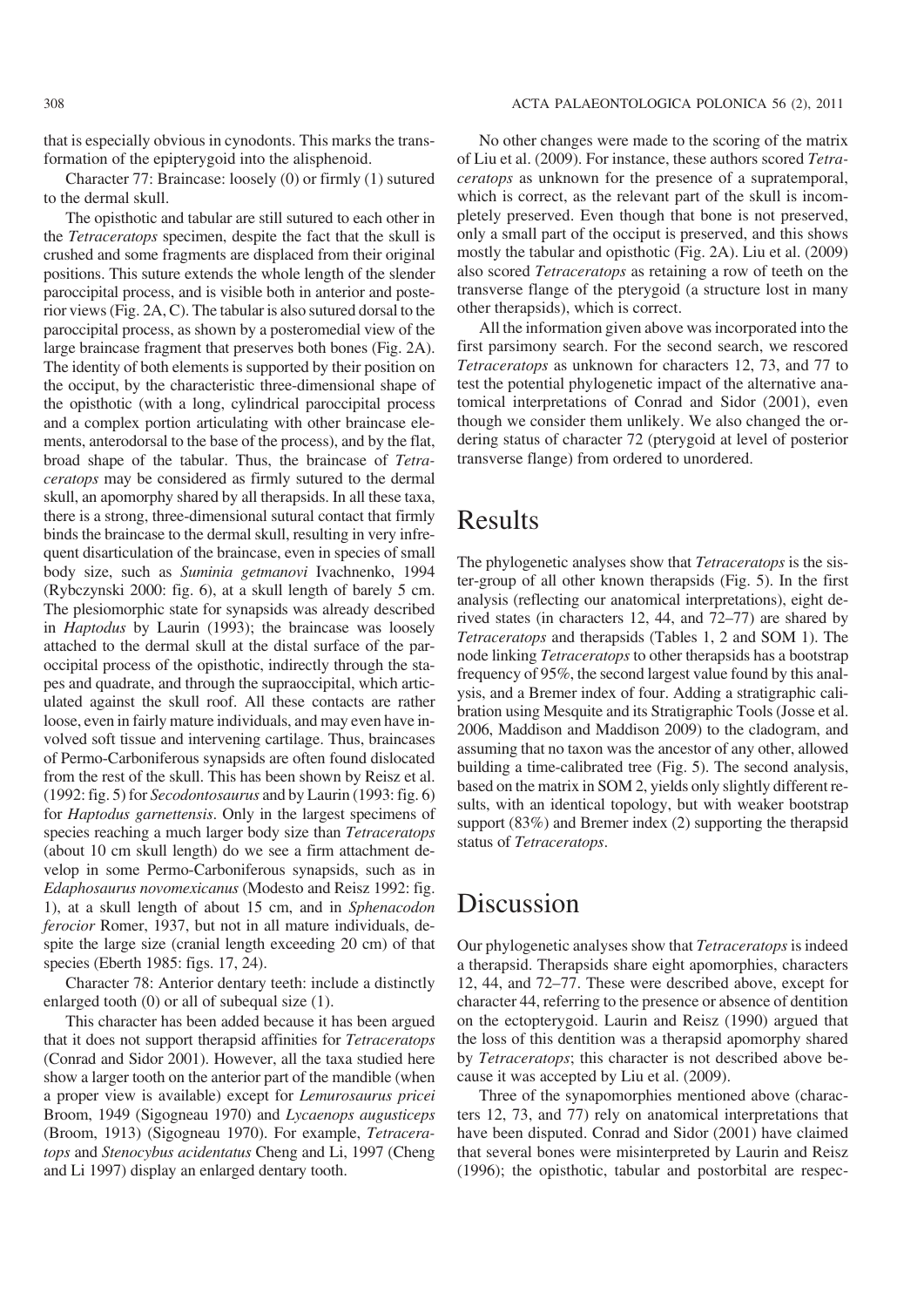

Fig. 5. Time−calibrated tree displaying the relationship between *Haptodus*, *Dimetrodon*, *Tetraceratops*, and 20 other therapsids. The putative position of Eutheriododontia (a taxon that includes Therocephalia and Cynodontia, the latter including Mammalia) was added after the analysis, in the position sug− gested (for Cynodontia) by Liu et al. (2009). The bootstrap and Bremer support values are also included. The branch lengths are approximate but reflect geo− logical time.

tively reinterpreted as quadratojugal, squamosal and zygo− matic process of the jugal. The lateral surface (as exposed) of the fragment in question being concave (Figs. 1, 2), this rein− terpretation would imply that these bones have rotated about terpretation would imply that these bones have rotated about 180°, bringing the quadratojugal (which is always much smaller than the squamosal) in dorsal position with respect to the squamosal. This interpretation does not seem plausible because this topology is currently unknown in any Permian synapsid (or even amniote). However, rescoring *Tetracera− tops* as unknown for these characters does not change the to− pology, although it lowers bootstrap and Bremer support.

Conrad and Sidor (2001) have also considered that two characters, enlarged dentary tooth and shape of the articular glenoid, support sphenacodontid affinities for *Tetraceratops*. The articular glenoid is not frequently pictured in the litera− ture; therefore its phylogenetic implications are difficult to assess. The character "enlarged anterior dentary tooth" was added to the matrix and appeared plesiomorphic for all Sphe− nacodontia. Hence, this character does not support sphena− codontid affinities of *Tetraceratops*.

A short nomenclatural digression is necessary. Sphena− codontia traditionally included at least the paraphyletic "hap− todontines" and sphenacodontines (Romer and Price 1940: 18–19), and thus formed part of the paraphyletic therapsid stem−group. Reisz et al. (1992: 164) made the group mono− phyletic by also including therapsids, and proposed the fol− lowing phylogenetic definition: "*Haptodus*, Sphenacodonti− dae, Therapsida, and all synapsids that share a more recent common ancestry with them than with edaphosaurids". The PhyloCode (Cantino and de Queiroz 2010) recommends bas− ing definitions on the core taxa that have generally been in− cluded (thus, Therapsida should not be used as a specifier), and it also requires using species or specimens, rather than higher−ranking taxa, as specifiers. Thus, we propose the fol− lowing emended definition for Sphenacodontia: the largest clade that includes *Haptodus baylei* Gaudry, 1882, *Haptodus garnettensis* Currie, 1977, and *Sphenacodon ferox* Marsh, 1878, but not *Edaphosaurus pogonias* Cope, 1882.

The reflected lamina of the angular of *Tetraceratops* is somewhat problematic. Laurin and Reisz (1996) already noted that its shape was reminiscent of sphenacodontines, and Liu et al. (2009) scored its shape as unknown (in their character 55), a decision with which we agree. As noted by Laurin and Reisz (1996), it does not show a dorsal incision as in other Permian therapsids, but its poor preservation pre− cludes detailed comparisons.

*Tetraceratops* retains an ancestral synapsid character, a lacrimal contacting the external naris. Among all other taxa included in this analysis, only *H. garnettensis* show this fea− ture. This is the only character with a distribution incongru− ent with a therapsid status of *Tetraceratops*. It suggests either a reversal in the latter, or convergence between sphena−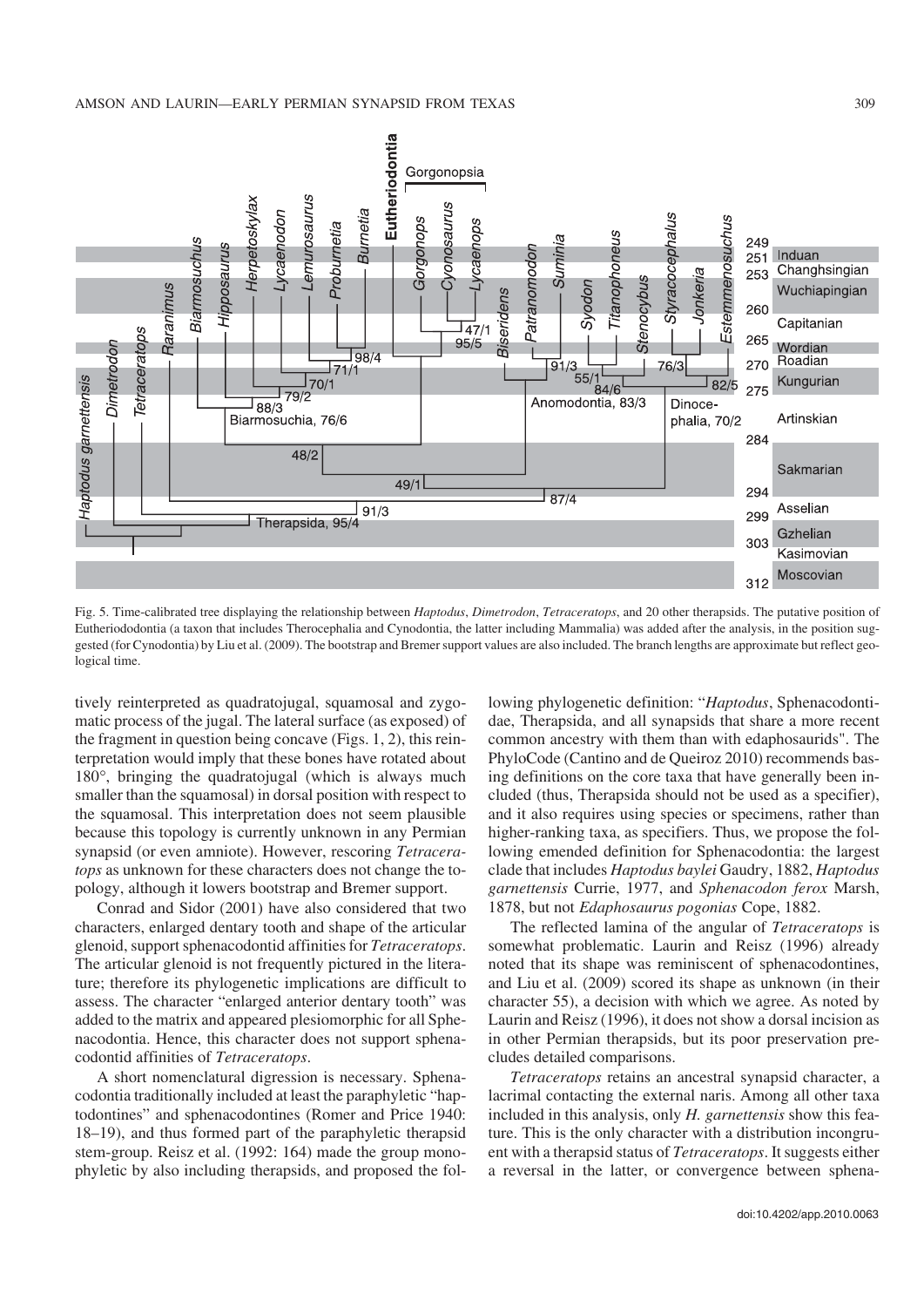codontines and more recent therapsids. Despite the inclusion of this character that should increase support for the interpre− tations of Conrad and Sidor (2001) and Liu et al. (2009), the analysis still provides strong support for therapsid affinities of *Tetraceratops*.

Liu et al. (2009) considered the Chinese fossil *Raranimus* as the basal−most therapsid, inferring thereby a Laurasian or− igin for the latter. *Raranimus* is marginally relevant to this question because China was isolated from Pangaea during the Early Permian (Metcalfe 2006); it became part of Pan− gaea (Laurasia was not distinct from Gondwana in the Perm− ian, according to recent paleogeographical reconstructions) only during the Middle Permian, age of occurrence of the first Chinese amniotes. Hence China probably represents an area of range expansion rather than an area of origin of therapsids.

No certainty exists on the area of origin of therapsids, mainly because of the poor fossil record on this period of synapsid evolution. Our knowledge of Permo−Carboniferous synapsids is almost exclusively restricted to North America and Europe (Reisz 1986), two areas that were located rela− tively close to the paleoequator (Metcalf 2006: fig. 8b), but the record of continental vertebrates is too poor to conclude that synapsids did not occur in other areas as well. In any case, by the Middle Permian, synapsids appear to have had a nearly global Pangaean distribution, which hampers determination of the area of origin of therapsids. The recent description of a dis− puted (Dias−da−Silva et al. 2006) basal synapsid from Permo− Triassic deposits of Uruguay (Piñeiro et al. 2003), and the well−established co−occurrence of varanopids, caseids, and biarmosuchians in the same basin in Russia (Reisz and Ber− man 2001; Ivakhnenko 2008), and of varanopids, dinocepha− lians, therocephalians and anomodonts in the same levels in South Africa (Dilkes and Reisz 1996; Reisz and Laurin 2002) underscore this point.

In conclusion, the addition of a few characters to the study of Liu et al. (2009) supports the therapsid status of *Tetraceratops*, even if characters based on disputed anatomi− cal interpretations are excluded. A debate remains on the presence of a gap, called Olson's gap, in the early Middle Permian vertebrate fossil record. Some authors argue that the gap is real (Lucas and Heckert 2001; Lucas 2002, 2004, 2005), others that it is not (Reisz and Laurin 2001, 2002; Lovosky 2005). But in both cases, *Tetraceratops*represents a precursor of the Middle and Late Permian therapsids.

# Acknowledgements

We thank Jun Liu (Chinese Academy of Sciences, Beijing, China) for sending an electronic version of his data matrix, Spencer G. Lucas and Justin A. Spielmann (both in New Mexico Museum of Natural History and Science, Albuquerque, USA) for providing electronic copies of two papers, Jocelyn Falconnet (Muséum National d'Histoire Naturelle, Paris, France), Richard L. Cifelli (University of Oklahoma, Norman, USA), Graciela Piñeiro (Faculty of Sciences, Montevideo, Uruguay), Robert Reisz (University of Toronto, Mississauga, Canada), and an anonymous referee for several comments and suggestions that im− proved this draft, and Pascal Tassy and Bernard Battail (both in the Muséum National d'Histoire Naturelle, Paris, France) for feedback on the characters. We also thank Richard L. Cifelli for his efficient han− dling of the draft and Diane Scott (University of Toronto, Canada) for sending some scans.

### References

- Berman, D.S., Henrici, A.C., Sumida, S.S. and Martens, T. 2004. New materials of *Dimetrodon teutonis*(Synapsida: Sphenacodontidae) from the Lower Permian of Germany. *Annals of Carnegie Museum* 73: 108–116.
- Boonstra, L.D. 1936. The cranial morphology of some titanosuchid deino− cephalians. *Bulletin of the American Museum of Natural History* 72: 99–116.
- Cantino, P.D. and de Queiroz, K. 2010. International Code of Phylogenetic Nomenclature, Version 4c. http://www.ohiou.edu/phylocode/
- Cheng, Z. and Li, J. 1997. A new genus of primitive dinocephalian—the third report on Late Permian Dashankou lower tetrapod fauna [in Chi− nese, with English abstract]. *Vertebrata Palasiatica* 35: 35–43.
- Chudinov, P.K. 1960. Upper Permian therapsids from the Ezhovo locality [in Russian]. *Paleontologičeskij žurnal* 4: 81–94.
- Conrad, J. and Sidor, C.A. 2001. Re−evaluation of *Tetraceratops insignis* (Synapsida. Sphenacodontia). *Journal of Vertebrate Paleontology* 21: 42A.
- [Dias−da−Silva, S., Modesto, S.P., and Schultz, C.L. 2006. New material of](http://dx.doi.org/10.1139/E06-043) *Procolophon* (Parareptilia: Procolophonoidea) from the Lower Triassic of Brazil, with remarks on the ages of the Sanga do Cabral and Buena Vista formations of South America. *Canadian Journal of Earth Sci− ences* 43: 1685–1693.
- [Dilkes, D.W. and Reisz, R.R. 1996. First record of a basal synapsid \("mam−](http://dx.doi.org/10.1098/rspb.1996.0170) mal−like reptile") in Gondwana. *Proceedings of the Royal Society of London, Series B* 263: 1165–1170.
- Eberth, D.A. 1985. The skull of *Sphenacodon ferocior*, and comparisons with other sphenacodontines (Reptilia: Pelycosauria). *New Mexico Bu− reau of Mines and Mineral Resources* Circular 190: 1–39.
- Hopson, J.A. and Barghusen, H.R. 1986. An analysis of therapsid relation− ships. *In*: N. Hotton III, P.D. MacLean, J.J. Roth, and E.C. Roth (ed.), *The Ecology and Biology of Mammal−like Reptiles*, 83–106. Smithso− nian Institution Press, Washington.
- Ivakhnenko, M.F. 1999. *Biarmosuch[u]s* from the Ocher Faunal Assem− blage of Eastern Europe. *Paleontological Journal* 33: 289–296.
- Ivakhnenko, M.F. 2000. *Estemmenosuchus* and primitive theriodonts from the Late Permian. *Paleontological Journal* 34: 189–197.
- [Ivakhnenko, M.F. 2008. Cranial morphology and evolution of Permian](http://dx.doi.org/10.1134/S0031030108090013) Dinomorpha (Eotherapsida) of Eastern Europe. *Paleontological Jour− nal* 42: 859–995.
- Josse, S., Moreau, T., and Laurin, M. 2006. Stratigraphic tools for Mesquite. http://mesquiteproject.org/packages/stratigraphicTools/
- [Laurin, M. 1993. Anatomy and relationship of](http://dx.doi.org/10.1080/02724634.1993.10011501) *Haptodus garnettensis,* a Pennsylvanian synapsid from Kansas. *Journal of Vertebrate Paleontol− ogy* 13: 200–229.
- Laurin, M. 1998. New data on the cranial anatomy of *Lycaenops* (Syna− [psida, Gorgonopsidae\), and reflections on the possible presence of](http://dx.doi.org/10.1080/02724634.1998.10011105) streptostyly in gorgonopsians. *Journal of Vertebrate Paleontology* 18: 765–776.
- [Laurin, M. and Reisz, R.R. 1990.](http://dx.doi.org/10.1038/345249a0) *Tetraceratops* is the oldest known therapsid. *Nature* 345: 249–250.
- [Laurin, M. and Reisz, R. 1996. The osteology and relationships of](http://dx.doi.org/10.1080/02724634.1996.10011287) *Tetra− ceratops insignis*, the oldest known therapsid. *Journal of Vertebrate Pa− leontology* 16: 95–102.
- Li, J. and Cheng, Z. 1997. First discovery of eotitanosuchian (Therapsida, Synapsida) of China [in Chinese, with English abstract]. *Vertebrata Palasiatica* 35: 268–282.
- [Liu, J., Rubidge, B.S., and Li, J. 2009. New basal synapsid supports](http://dx.doi.org/10.4202/app.2008.0071)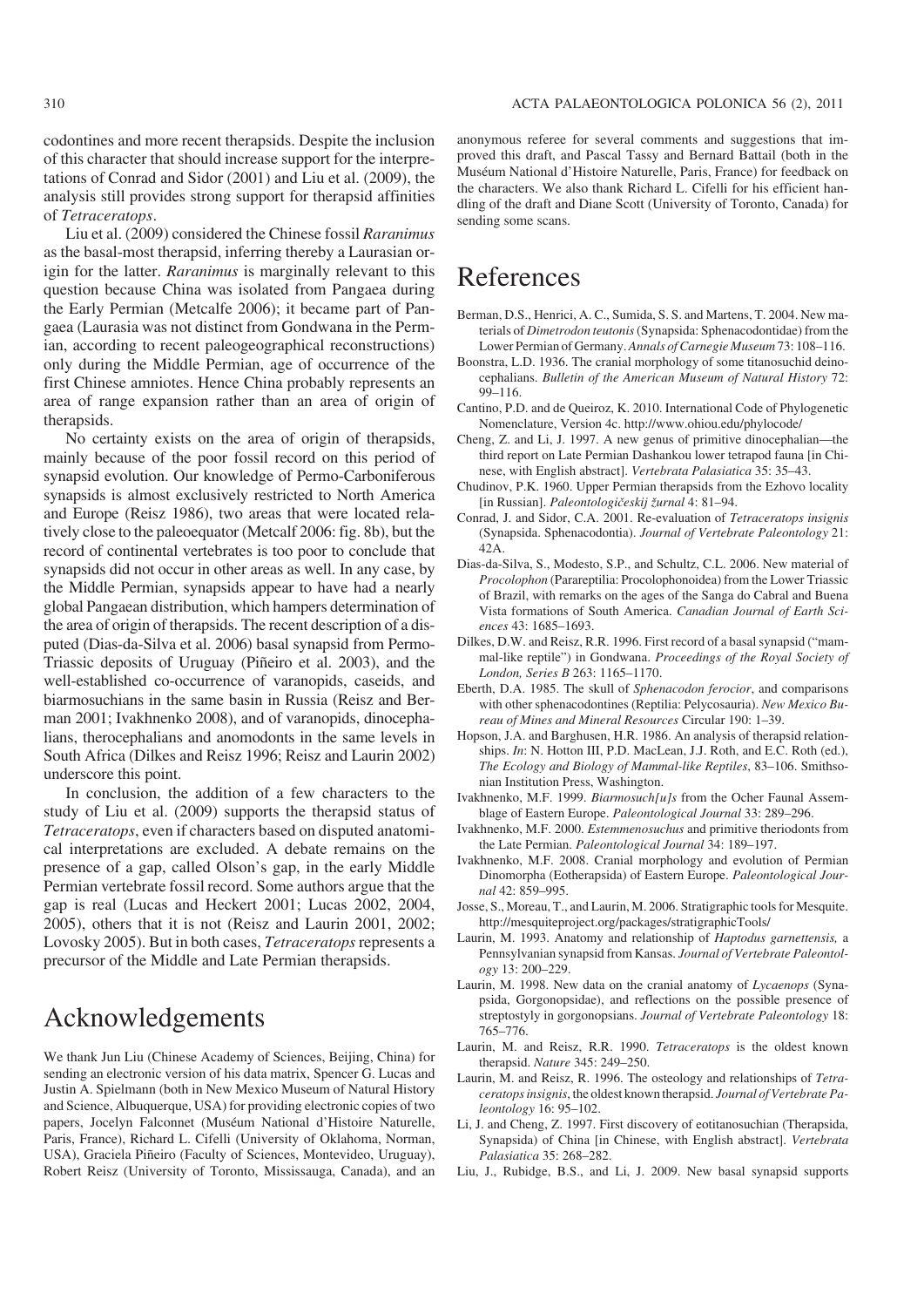[Laurasian origin for therapsids.](http://dx.doi.org/10.4202/app.2008.0071) *Acta Palaeontologica Polonica* 54: 393–400.

- [Liu, J., Rubidge, B.S., and Li, J. 2010. A new specimen of](http://dx.doi.org/10.1098/rspb.2009.0883) *Biseridens qilianicus* indicates its phylogenetic position as the most basal anomodont. *Proceedings of the Royal Society B* 277: 285–292.
- Lozovsky, V.R. 2005. Olson's gap or Olson's bridge, that is the question. *New Mexico Museum of Natural History and Science Bulletin* 30: 179–184.
- Lucas, S.G. 2002. The reptile *Macroleter*. First evidence for correlation of Upper Permian continental strata of North America and Russia: Discus− sion. *Geological Society of America Bulletin* 114: 1174–1175.
- Lucas, S.G. 2004. A global hiatus in the Middle Permian tetrapod fossil re− cord. *Stratigraphy* 1: 47–64.
- Lucas, S.G. 2005. Olson's gap or Olson's bridge: an answer. *New Mexico Museum of Natural History and Science Bulletin* 30: 185–186.
- Lucas, S.G. and Heckert, A.B. 2001. Olson's gap: a global hiatus in the re− cord of Middle Permian tetrapods. *Journal of Vertebrate Paleontology* 21: 75A.
- Maddison, W.P. and Maddison, D.R. 2009. Mesquite: A modular system for evolutionary analysis, Version 2.72. http://mesquiteproject.org
- Marjanović, D. and Laurin, M. 2008. A reevaluation of the evidence sup− porting an unorthodox hypothesis on the origin of extant amphibians. *Contributions to Zoology* 77: 149–199.
- Matthew, W.D. 1908. A four−horned pelycosaurian from the Permian of Texas.*Bulletin of the American Museum of Natural History* 24: 183–185.
- [Metcalfe, I. 2006. Palaeozoic and Mesozoic tectonic evolution and palaeo−](http://dx.doi.org/10.1016/j.gr.2005.04.002) geography of East Asian crustal fragments: The Korean Peninsula in context. *Gondwana Research* 9: 24–46.
- [Modesto, S.P. and Reisz, R.R. 1992. Restudy of Permo−Carboniferous](http://dx.doi.org/10.1139/e92-210) synapsid *Edaphosaurus novomexicanus* Williston and Case, the oldest known herbivorous amniote. *Canadian Journal of Earth Sciences* 29: 2653–2662.
- Orlov, Y.A. 1958. Carnivorous dinocephalians from the fauna of Isheeva (Titanosuchi) [in Russian]. *Trudy Paleontologičeskogo Instituta AN SSSR* 72: 1–114.
- Piñ[eiro, G., Verde, M., Ubilla, M., and Ferigolo, J. 2003. First basal synapsids](http://dx.doi.org/10.1666/0022-3360(2003)077<0389:FBSPFT>2.0.CO;2) ("pelycosaur") from the Upper Permian–Lower Triassic of Uruguay, South America. *Journal of Paleontology* 77: 389–392.
- Reisz, R.R. 1986. *Encyclopedia of Paleoherpetology 17A—Pelycosauria*. 102 pp. Gustav Fischer, Stuttgart.
- Reisz, R.R. and Berman, D.S. 2001. The skull of *Mesenosaurus romeri,* a small varanopseid (Synapsida: Eupelycosauria) from the Upper Perm− ian of the Mezen river basin, northern Russia. *Annals of Carnegie Mu− seum* 70: 113–132.
- Reisz, R.R. and Laurin, M. 2001. The reptile *Macroleter*: First vertebrate [evidence for correlation of Upper Permian continental strata of North](http://dx.doi.org/10.1130/0016-7606(2001)113<1229:TRMFVE>2.0.CO;2)

America and Russia. *[Geological Society of America Bulletin](http://dx.doi.org/10.1130/0016-7606(2001)113<1229:TRMFVE>2.0.CO;2)* 113: 1229–1233.

- Reisz, R.R. and Laurin, M. 2002. The reptile *Macroleter*, the first vertebrate evidence for correlation of Upper Permian continental strata of North America and Russia. Reply. *Geological Society of America Bulletin* 114: 1176–1177.
- [Reisz, R.R., Berman, D.S., and Scott, D. 1992. The cranial anatomy and](http://dx.doi.org/10.1111/j.1096-3642.1992.tb00920.x) relationships of *Secodontosaurus*, an unusual mammal−like reptile (Pelycosauria: Sphenacodontidae) from the Early Permian of Texas. *Zoological Journal of the Linnean Society* 104: 127–184.
- Romer, A.S. and Price, L.I. 1940. Review of the Pelycosauria. *Geological Society of America Special Papers* 28: 1–538.
- [Rubidge, B. and Heever, J. van den 1997. Morphology and systematic posi−](http://dx.doi.org/10.1111/j.1502-3931.1997.tb00457.x) tion of the dinocephalian *Styracocephalus platyrhynchus*. *Lethaia* 30: 157–168.
- [Rubidge, B. and Hopson, J.A. 1996. A primitive anomodont therapsid from](http://dx.doi.org/10.1111/j.1096-3642.1996.tb02152.x) the base of the Beaufort Group (Upper Permian of South Africa. *Zoo− logical Journal of the Linnean Society* 117: 115–139.
- [Rubidge, B. and Sidor, C.A. 2001. Evolutionary patterns among Permo−Trias−](http://dx.doi.org/10.1146/annurev.ecolsys.32.081501.114113) sic therapsids. *Annual Review of Ecology and Systematics* 32: 449–480.
- [Rubidge, B. and Sidor, C.A. 2002. On the cranial morphology of the basal](http://dx.doi.org/10.1671/0272-4634(2002)022[0257:OTCMOT]2.0.CO;2) therapsids *Burnetia* and *Proburnetia* (Therapsida: Burnetiidae). *Jour− nal of Vertebrate Paleontology* 22: 257–267.
- Rybczynski, N. 2000. Cranial anatomy and phylogenetic position of *Suminia getmanovi*, a basal anomodont (Amniota: Therapsida) from the Late Permian of Eastern Europe. *Zoological Journal of the Linnean Society* 130: 329–373.
- Sidor, C.A. 2003. The naris and palate of *Lycaenodon longiceps* (Therapsida, [Biarmosuchia\), with comments on their early evolution in the Therapsida.](http://dx.doi.org/10.1666/0022-3360(2003)077<0977:TNAPOL>2.0.CO;2) *Journal of Paleontology* 77: 977–984.
- Sidor, C.A. and Rubidge, B.S. 2006. *Herpetoskylax hopsoni,* a new biarmo− suchian (Therapsida: Biarmosuchia) from the Beaufort Group of South Africa. *In*: M.T. Carrano, R.W. Blob, T.J. Gaudin, and J.R. Wible (eds.), *Amniote Paleobiology: Perspectives on the Evolution of Mammals, Birds, and Reptiles*, 76–113. University of Chicago Press, Chicago.
- [Sidor, C.A. and Welman, J. 2003. A second specimen of](http://dx.doi.org/10.1671/0272-4634(2003)023[0631:ASSOLP]2.0.CO;2) *Lemurosaurus pricei* (Therapsida: Burnetiamorpha). *Journal of Vertebrate Paleontol− ogy* 23: 631–642.
- Sigogneau, D. 1970. Révision systématique des gorgonopsiens sud−africains. *Cahiers de Paléontologie*: 1–416.
- Swofford, D.L. 2001. *PAUP. Phylogenetic Analysis Using Parsimony, Ver− sion 4.0b10*. Sinauer Associates, Sunderland.
- Wardlaw, B.R., Davydov, V., and Gradstein, F.M. (2004). The Permian pe− riod. *In*: F.M. Gradstein, J.G. Ogg, and A.G. Smith (eds.), *A Geologic Time Scale 2004,* 249–270. Cambridge University Press, Cambridge.